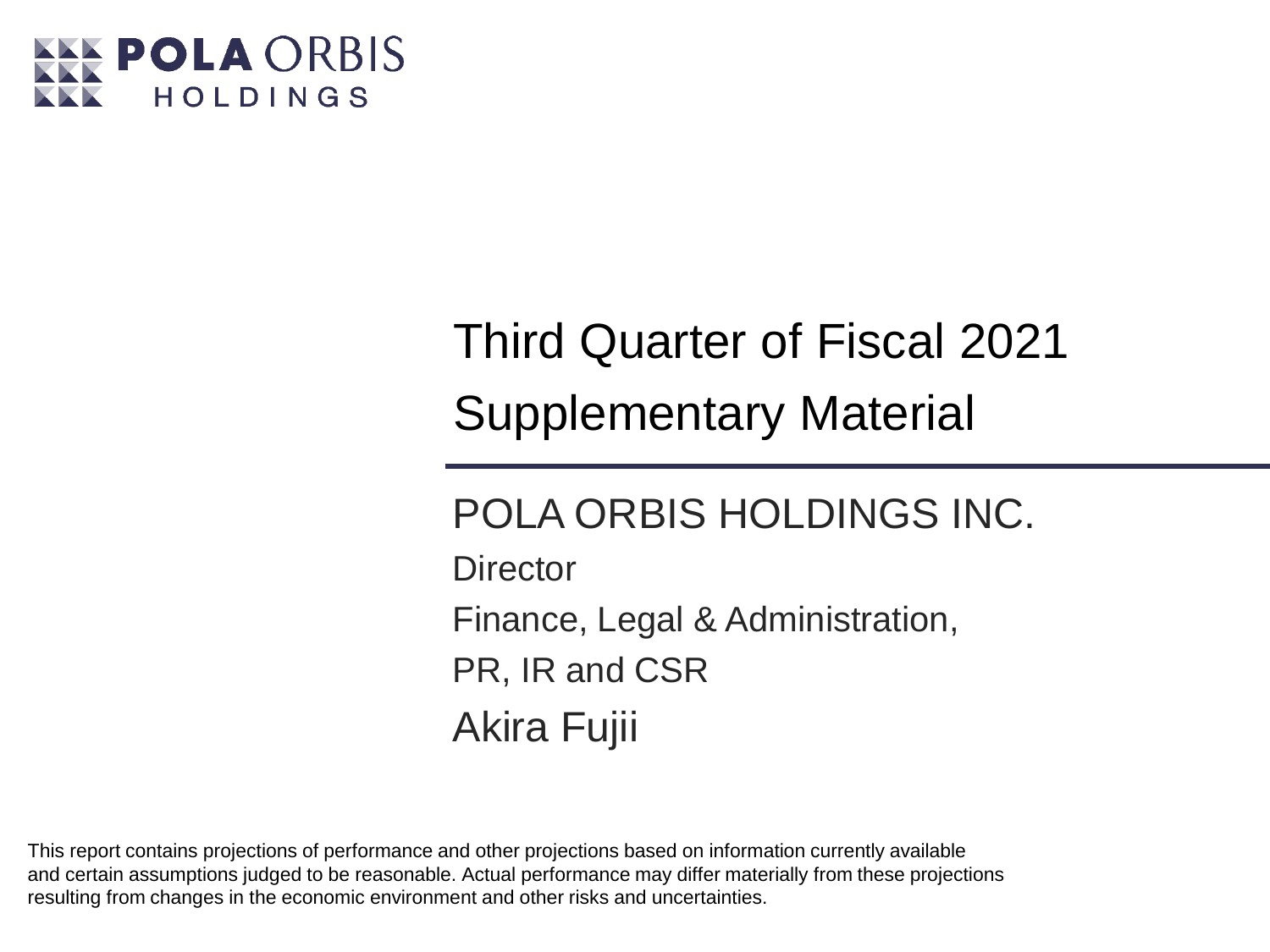

# 1. Highlights of Consolidated Performance

- 2. Segment Analysis
- 3. Forecasts for Fiscal 2021
- 4. Initiatives Going Forward & Appendices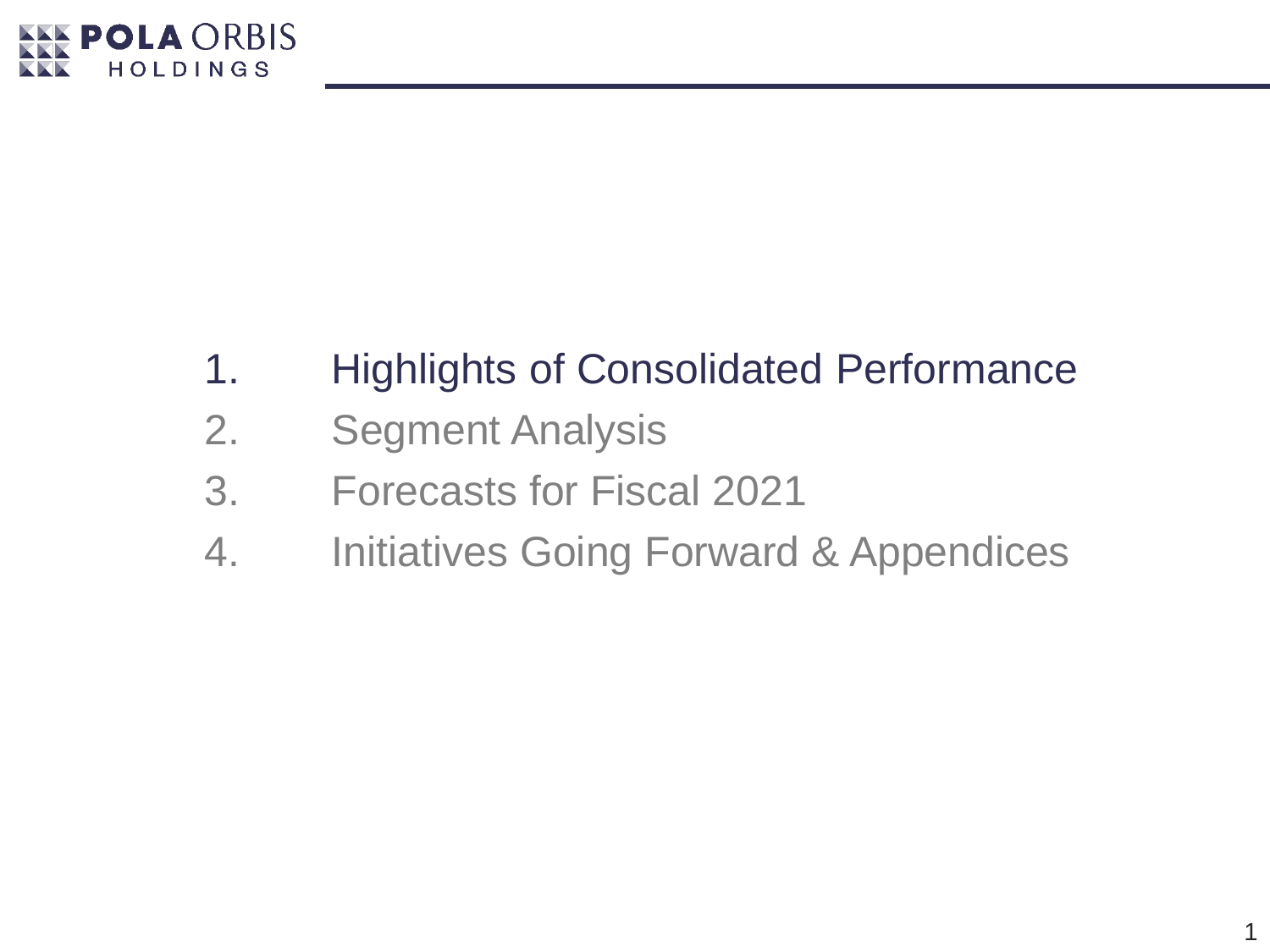### Cosmetics Market

- The overall size of the Japanese cosmetics market (including exports) continued to shrink
- The impact of the rapid, nationwide spread of COVID-19 infections and the persistence of issues such as the state of emergency was evidenced in the Japanese market
- The impact of COVID-19 and disasters, was temporarily apparent in the Chinese market during the third quarter, and the business environment and economic trends will require close monitoring going forward

Source: Ministry of Economy, Trade and Industry, Ministry of Internal Affairs and Communications, Japan Tourism Agency, Japan Department Stores Association, Intage SLI, and National Bureau of Statistics of China

### Our Group

| ■ Consolidated revenue and income increased, with revenue growth mainly from<br>POLA overseas, although domestic storefront operations once again faced a | Medium-term Management<br>Plan Indicators (FY2021 Q3 YTD) |                                     |  |
|-----------------------------------------------------------------------------------------------------------------------------------------------------------|-----------------------------------------------------------|-------------------------------------|--|
| difficult business environment due to the impact of COVID-19<br>■ POLA domestic e-commerce and overseas sales continued to grow                           | Overseas sales ratio                                      | 17.8%<br>$(+2.8$ ppt <sup>*</sup> ) |  |
| ■ ORBIS revenue decreased, but skincare sales grew, and purchase per customer<br>increased year on year                                                   | Domestic e-commerce<br>sales ratio                        | 27.7%<br>$(+3.8$ ppt*)              |  |
| ■ Progressive amelioration of losses continued in overseas brands                                                                                         |                                                           | *vs Dec. 2020                       |  |



- from July onwards, due to the spread of COVID-19 infections across Japan, the prolonged state of emergency, and restrictions on the flow of people
- Issues such as lockdowns and store shutdowns also occurred intermittently in Mainland China and Australia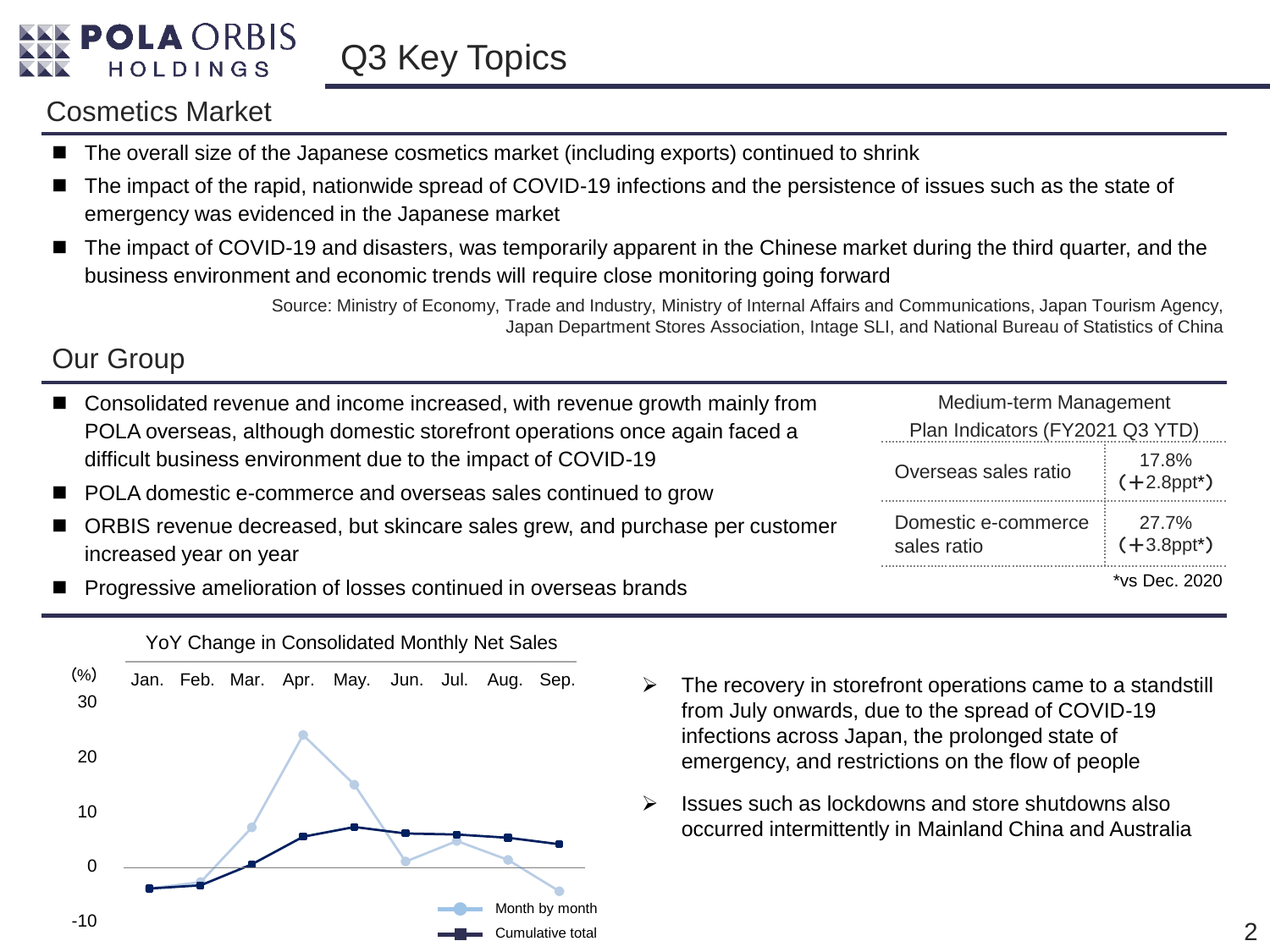

Consolidated P&L Changes Analysis

Net Sales to Operating Income

|                        | FY2020           | FY2021           |        | <b>YoY Change</b> |
|------------------------|------------------|------------------|--------|-------------------|
| (mil. yen)             | Q3 Results (YTD) | Q3 Results (YTD) | Amount | $\%$              |
| Consolidated net sales | 125,814          | 131,164          | 5,349  | 4.3%              |
| Cost of sales          | 20,504           | 20,582           | 78     | $0.4\%$           |
| Gross profit           | 105,310          | 110,581          | 5,271  | $5.0\%$           |
| SG&A expenses          | 96.087           | 98,340           | 2,252  | 2.3%              |
| Operating income       |                  | 12.241           | 3,018  | $32.7\%$          |

| — Key Factors     |                                                                                                                                                                                                                                                                                                                                                                                                                                                                |
|-------------------|----------------------------------------------------------------------------------------------------------------------------------------------------------------------------------------------------------------------------------------------------------------------------------------------------------------------------------------------------------------------------------------------------------------------------------------------------------------|
| Consol. net sales | Increased on a consolidated basis, with revenue growth mainly from POLA overseas, although storefront<br>operations suffered the impact of COVID-19                                                                                                                                                                                                                                                                                                            |
| Cost of sales     | Cost of sales ratio improved due to an increase in the contribution from POLA's high price range products<br>Cost of sales ratio FY2020 Q3: 16.3% $\Rightarrow$ FY2021 Q3: 15.7%                                                                                                                                                                                                                                                                               |
| SG&A expenses     | Labor expenses: up ¥970 mil. YoY<br>Sales commissions: down ¥1,682 mil. YoY<br>$\Rightarrow$ Decreased due to lower commissions as a proportion of net sales<br>Sales related expenses: up ¥708 mil. YoY<br>Administrative expenses, etc.: up ¥2,255 mil. YoY<br>$\Rightarrow$ Increased due to the expansion of POLA overseas and a reactionary increase after the transfer of some COVID-19<br>related expenses to extraordinary losses in the previous year |
| Operating income  | Operating margin FY2020 Q3: 7.3% $\Rightarrow$ FY2021 Q3: 9.3%                                                                                                                                                                                                                                                                                                                                                                                                 |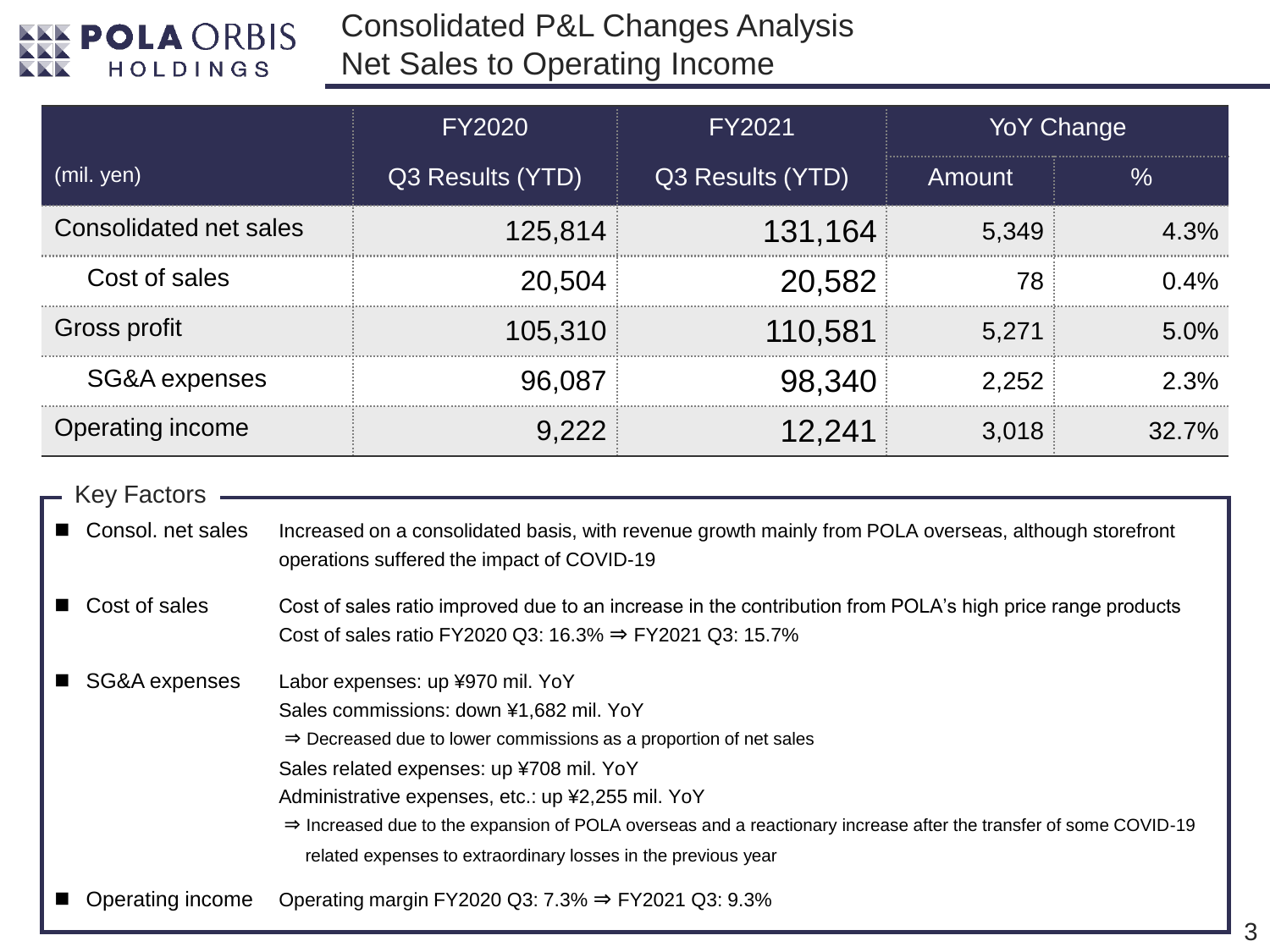Consolidated P&L Changes Analysis

Operating Income to Profit Attributable to Owners of Parent

|                                                     | <b>FY2020</b>    | FY2021           |         | <b>YoY Change</b> |  |
|-----------------------------------------------------|------------------|------------------|---------|-------------------|--|
| (mil. yen)                                          | Q3 Results (YTD) | Q3 Results (YTD) | Amount  | $\%$              |  |
| Operating income                                    | 9,222            | 12,241           | 3,018   | 32.7%             |  |
| Non-operating income                                | 269              | 1,377            | 1,107   | 410.4%            |  |
| Non-operating expenses                              | 1,716            | 186              | (1,530) | $(89.1\%)$        |  |
| Ordinary income                                     | 7,775            | 13,432           | 5,656   | 72.8%             |  |
| <b>Extraordinary income</b>                         | 763              | 372              | (390)   | (51.2%)           |  |
| <b>Extraordinary losses</b>                         | 3.704            | 723              | (2,980) | (80.5%)           |  |
| Profit before income<br>taxes                       | 4,834            | 13,081           | 8,247   | 170.6%            |  |
| Income taxes etc.                                   | 3,258            | 4,387            | 1,129   | 34.7%             |  |
| Profit attributable to<br>non-controlling interests | 10               | 32               | 22      | 216.5%            |  |
| Profit attributable to<br>owners of parent          | 1,565            | 8,661            | 7,095   | 453.1%            |  |

Key Factors

■ Non-operating income: Foreign exchange gain ¥1,108 mil.

■ Extraordinary losses: Loss related to COVID-19 ¥173 mil.

(Breakdown: POLA ¥36 mil. ORBIS ¥75 mil. ACRO ¥39 mil)

[Reference] FY2020 Q3 breakdown: POLA ¥374 mil. ORBIS ¥501 mil. ACRO ¥293 mil.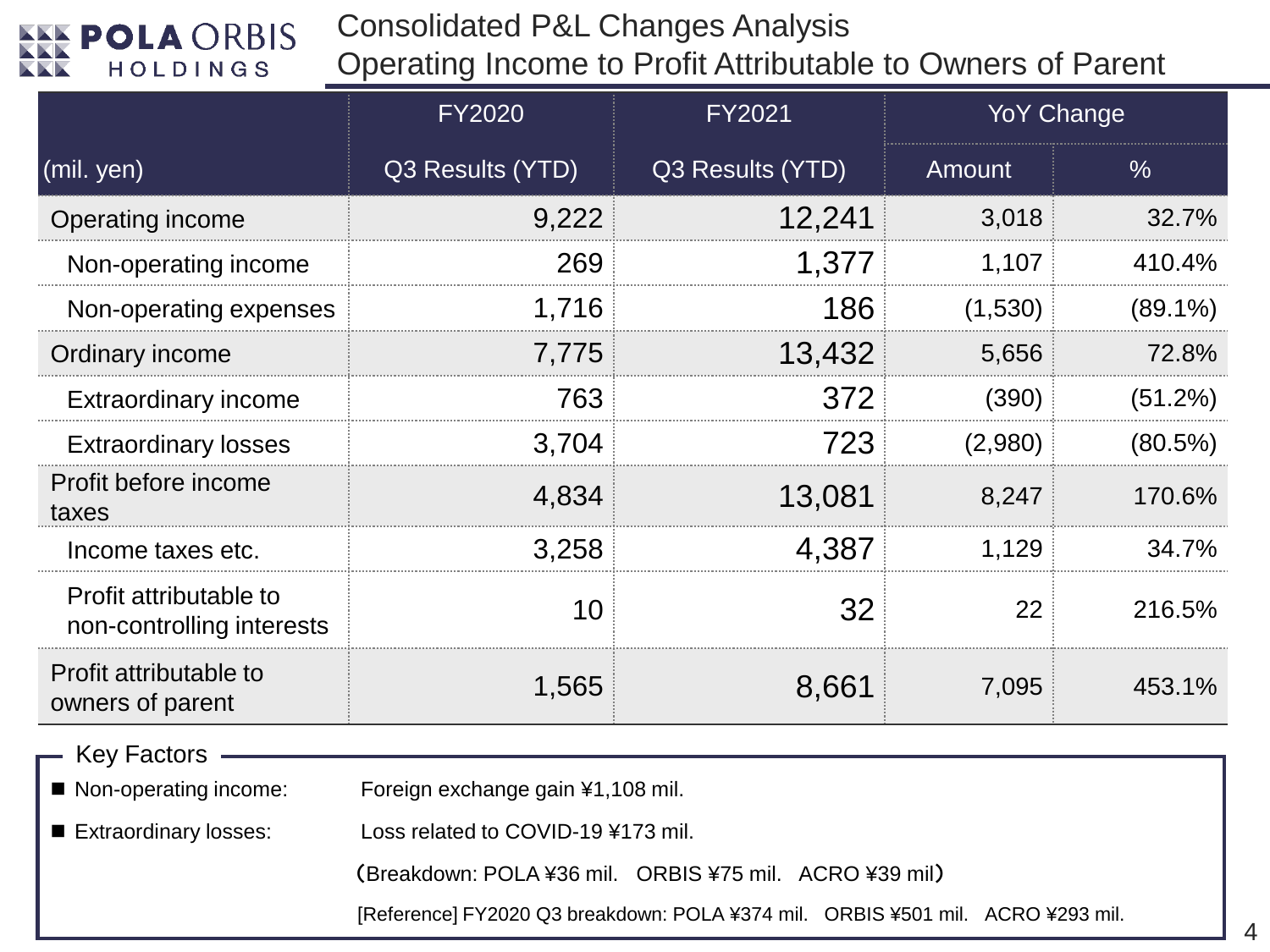

An increase in gross profit, a change in the business structure, and the impact of the exchange rate boosted profit attributable to owners of parent by ¥7,095 million YoY

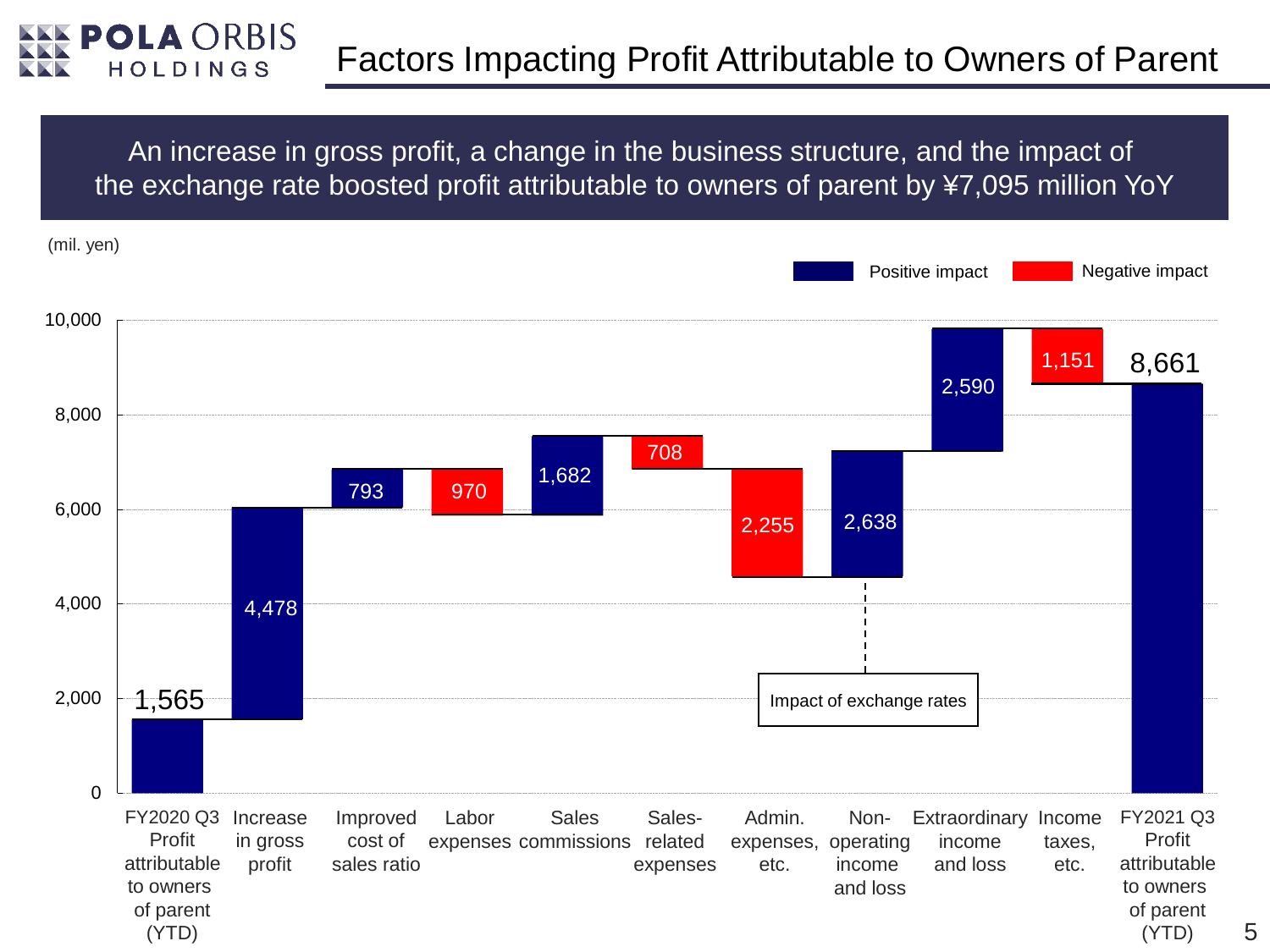

- 1. Highlights of Consolidated Performance
- 2. Segment Analysis
- 3. Forecasts for Fiscal 2021
- 4. Initiatives Going Forward & Appendices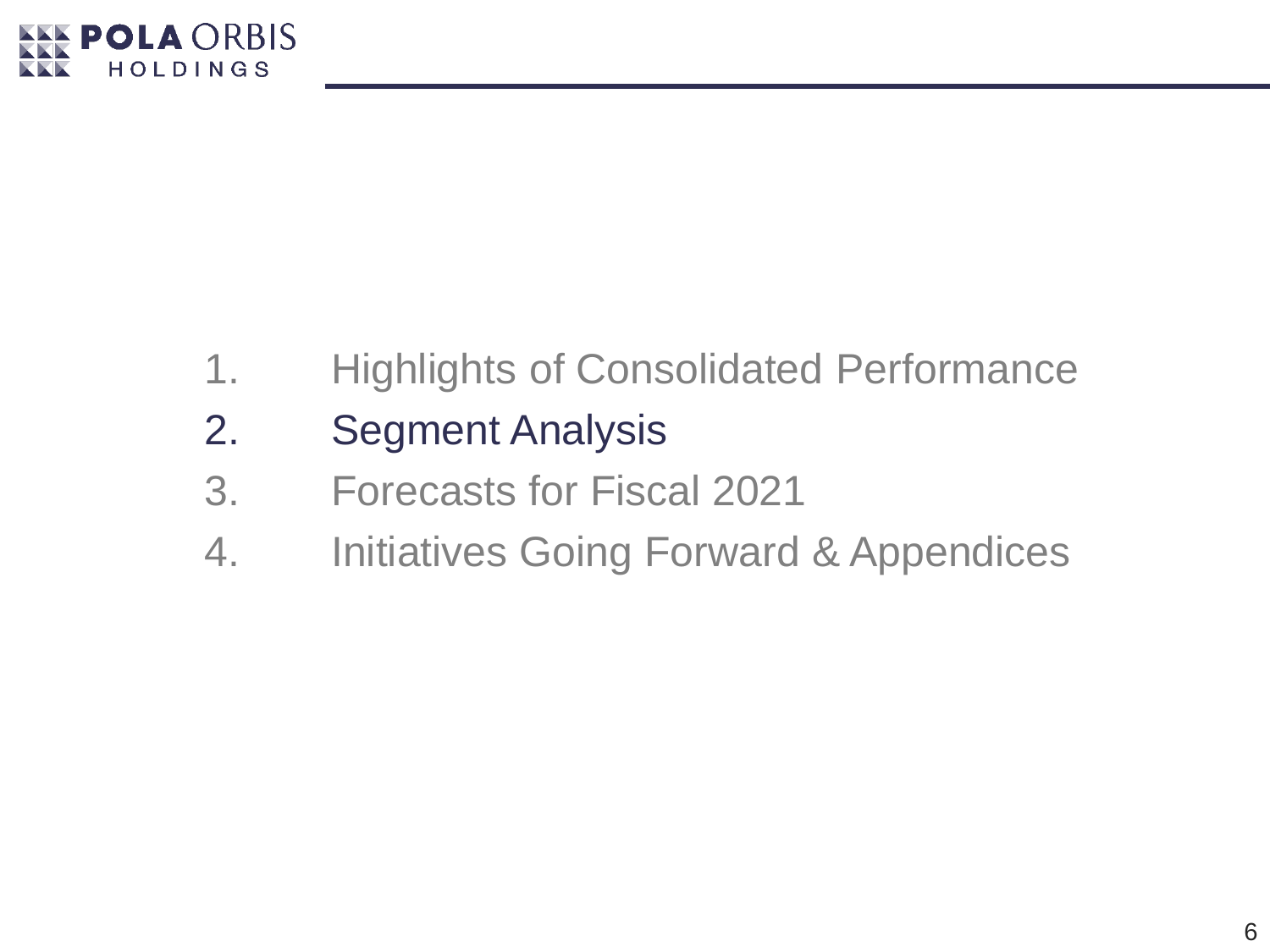

## Segment Results

|                               | <b>FY2020</b>    | FY2021           | <b>YoY Change</b> |            |
|-------------------------------|------------------|------------------|-------------------|------------|
| (mil yen)                     | Q3 Results (YTD) | Q3 Results (YTD) | Amount            | $\%$       |
| <b>Consolidated net sales</b> | 125,814          | 131,164          | 5,349             | 4.3%       |
| <b>Beauty care</b>            | 122,295          | 127,834          | 5,539             | 4.5%       |
| Real estate                   | 1,763            | 1.581            | (182).            | $(10.3\%)$ |
| <b>Others</b>                 | 1,755            | 1,748            |                   | $(0.4\%)$  |
| <b>Operating income</b>       | 9,222            | 12,241           | 3,018             | 32.7%      |
| <b>Beauty care</b>            | 8,423            | 12.271           | 3,848             | 45.7%      |
| Real estate                   | 669              | 382              | (286)             | (42.8%)    |
| <b>Others</b>                 | 37               | 26               |                   | (30.6%)    |
| Reconciliations               | 92               |                  | 1531              |            |

|                            | - Segment Results Summary - Segment Results Summary                                                                                                                                                                                                              |
|----------------------------|------------------------------------------------------------------------------------------------------------------------------------------------------------------------------------------------------------------------------------------------------------------|
| ■ Beauty care              | Revenue increased year on year, due to a revenue increase primarily in POLA,<br>despite a decrease in ORBIS<br>Operating income increased due to an increase in gross profit and an increase<br>in contribution from POLA domestic e-commerce and overseas sales |
| $\blacksquare$ Real estate | Profit fell due to temporary maintenance expenses for property management                                                                                                                                                                                        |
| Others                     | Revenue and income decreased in the building maintenance business                                                                                                                                                                                                |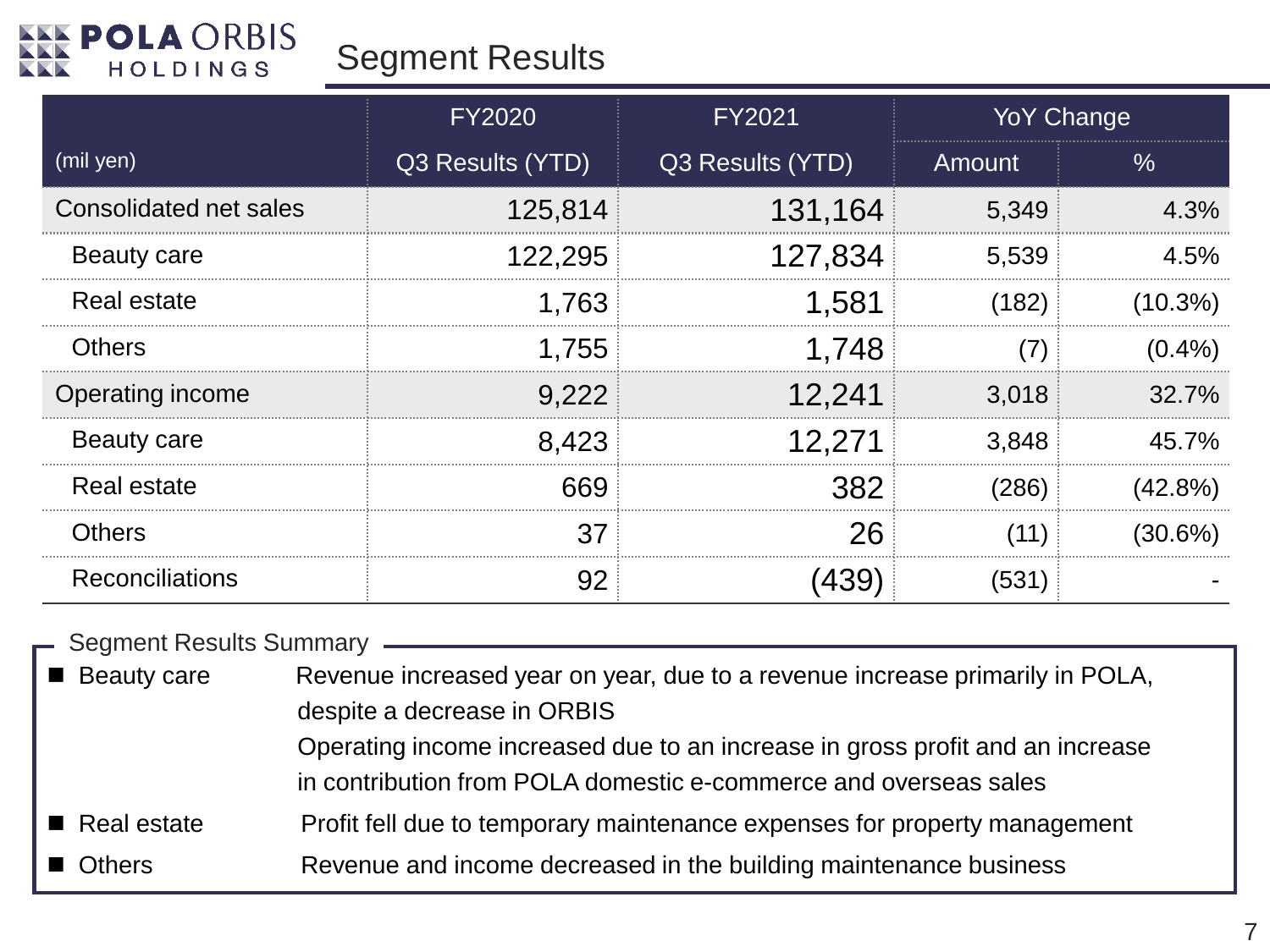## Beauty Care Business Results by Brands

|                                        | <b>FY2020</b>    | <b>FY2021</b>    | <b>YoY Change</b> |            |
|----------------------------------------|------------------|------------------|-------------------|------------|
| (mil. yen)                             | Q3 Results (YTD) | Q3 Results (YTD) | Amount            | $\%$       |
| Beauty care net sales                  | 122,295          | 127,834          | 5,539             | 4.5%       |
| <b>POLA</b>                            | 72,926           | 77,146           | 4,220             | 5.8%       |
| <b>ORBIS</b>                           | 33,298           | 32,522           | (776)             | $(2.3\%)$  |
| Jurlique                               | 4,158            | 5,103            | 945               | 22.7%      |
| <b>H<sub>2</sub>O</b> PLUS             | 500              | 741              | 240               | 48.1%      |
| <b>Brands under</b><br>development     | 11,410           | 12,319           | 908               | 8.0%       |
| <b>Beauty care</b><br>operating income | 8,423            | 12,271           | 3,848             | 45.7%      |
| <b>POLA</b>                            | 7,177            | 11,782           | 4,605             | 64.2%      |
| <b>ORBIS</b>                           | 5,364            | 4,451            | (912)             | $(17.0\%)$ |
| Jurlique                               | (2,238)          | (1, 412)         | 825               |            |
| <b>H<sub>2</sub>O</b> PLUS             | (607)            | (532)            | 74                |            |
| <b>Brands under</b><br>development     | (1,272)          | (2,017)          | (744)             |            |

Note: Consolidated operating income and loss for each brand are shown for reference purposes only (figures are unaudited)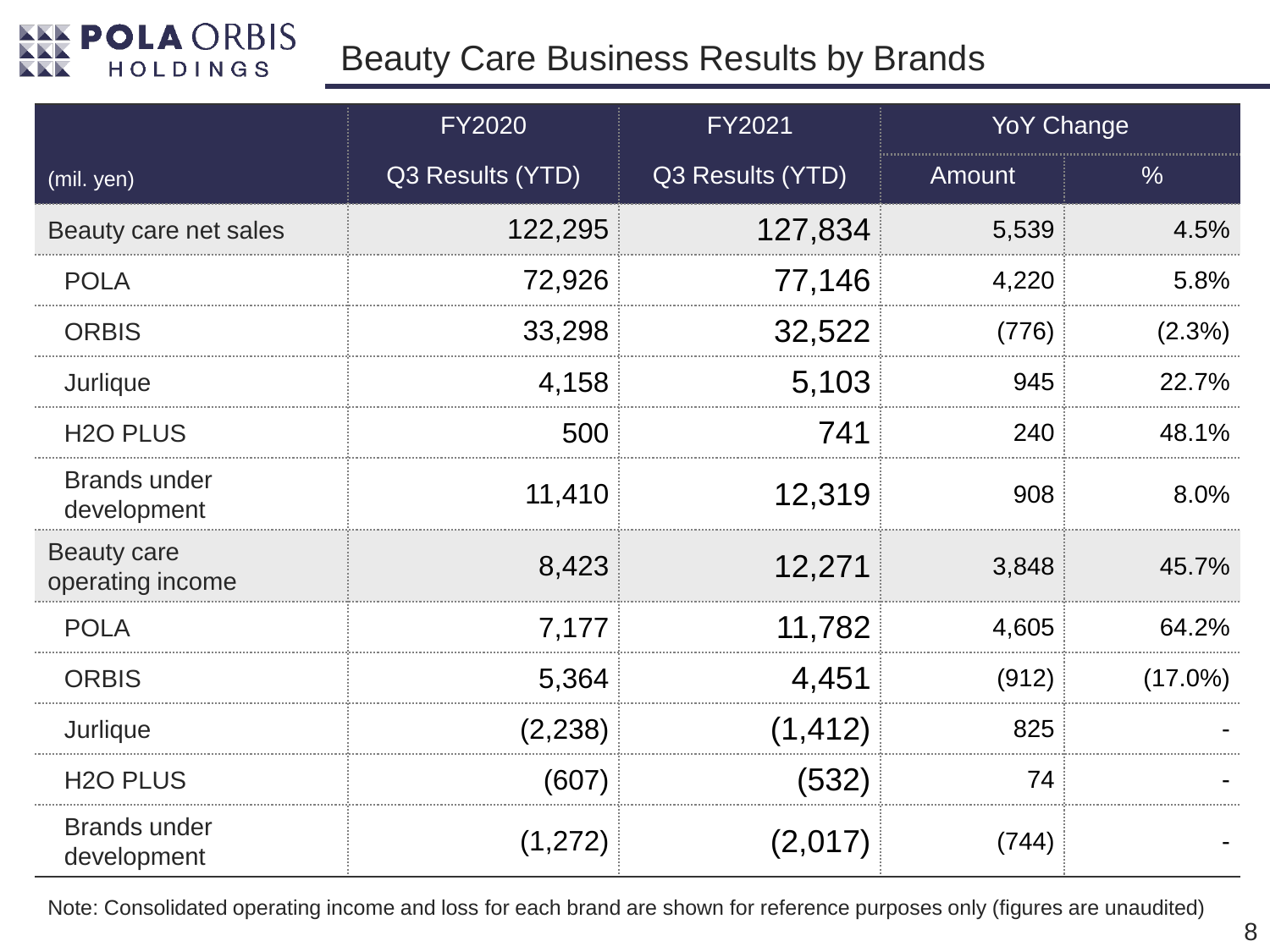## Brand Analysis (1)

## Q3 Result (YTD) Topics

POLA

- Domestic storefronts continued to face a difficult business environment due to the persistence of issues such as the state of emergency
- High growth continued in domestic e-commerce sales, primarily of *WRINKLE SHOT*

Acquisition of purely new customers progressed strongly; engaged in enhancing LTV through OMO

Sales in Mainland China were up 56% YoY despite the impact of COVID-19

| Q3 (YTD)                     |             | Results (mil. yen)     | <b>YoY Change</b>   |
|------------------------------|-------------|------------------------|---------------------|
| Net sales                    |             | 77,146                 | 5.8%                |
| Operating income             |             | 11,782                 | 64.2%               |
| Key indicators               |             |                        |                     |
| Sales ratio                  |             | Consignment sales      | 68.8%               |
|                              | Overseas    |                        | 18.7%               |
|                              |             | Domestic e-commerce    | 5.0%                |
|                              |             | Dept. store, B2B       | 7.5%                |
| Sales growth*                |             | Consignment sales      | down 3.0%           |
|                              | Overseas    |                        | up 38.3%            |
|                              |             | Domestic e-commerce    | up 59.1%            |
|                              |             | Dept. store, B2B       | up 6.9%             |
| Consignment<br>sales channel |             | # of sales offices**   | 3,297<br>(down 483) |
|                              | # of $PB**$ |                        | 603(down 33)        |
|                              |             | Purchase per customer* | up 1.0%             |
|                              |             | # of customers*        | down 4.1%           |
| Number of stores overseas**  |             |                        | 124(up 14) *\       |

■ Opened first duty free stores in Hainan, China (3 stores as of September 30)



CDF Haikou Downtown Duty Free Shop



Quarterly net sales (mil. yen)

Quarterly operating income (mil. yen)

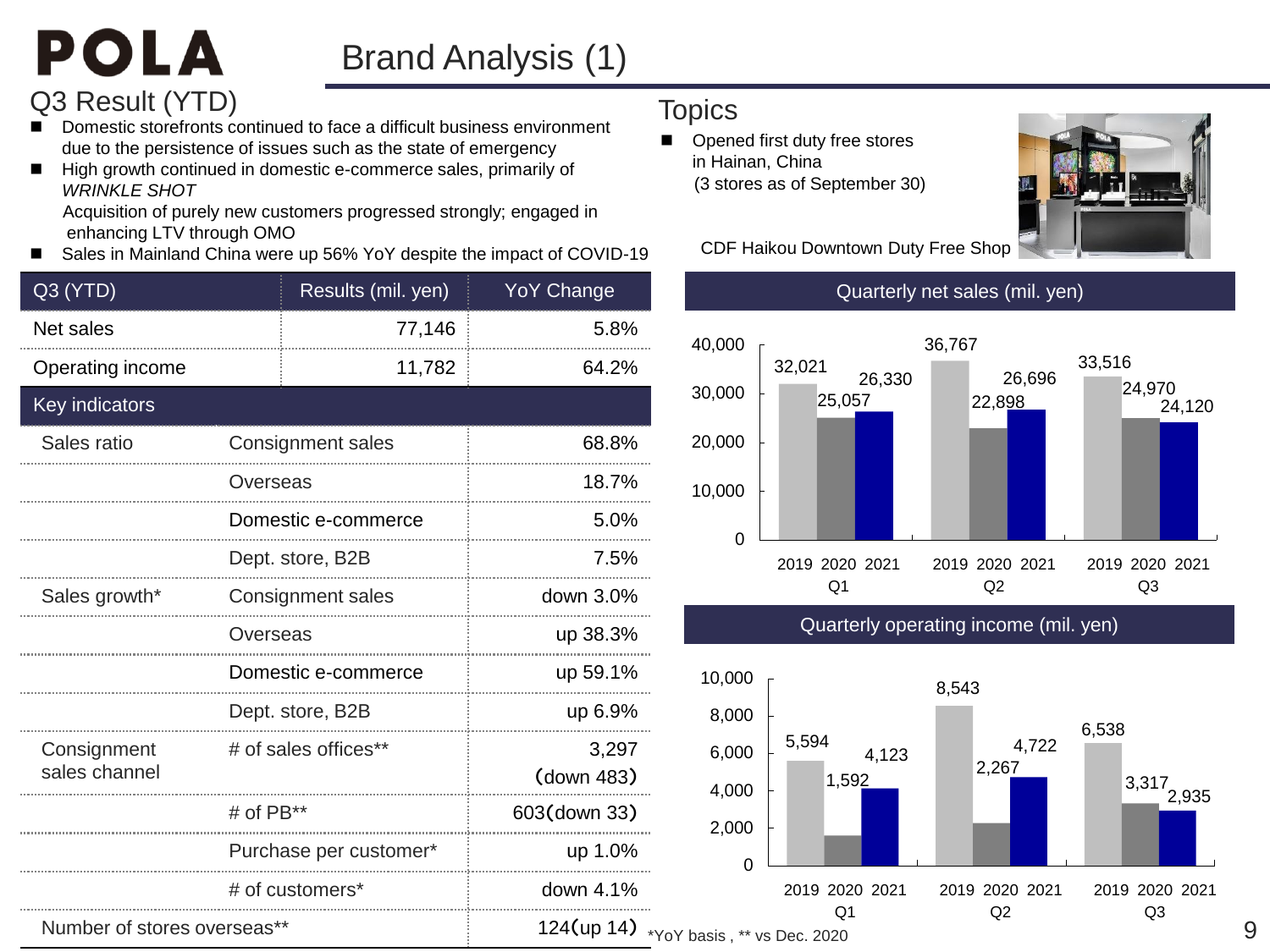## Brand Analysis (2)

\* YoY basis

## Q3 Result (YTD) Topics

ORBIS

- Skincare sales grew through enhanced communication focused on high priced skincare and special care
- Purchase per customer recovered despite a cumulative decline in revenue due to lower customer numbers, and revenue for the three months of Q3 increased, primarily in e-commerce

| Q3 (YTD)                                     |                  | Results (mil. yen)                                           | <b>YoY Change</b> |  |  |
|----------------------------------------------|------------------|--------------------------------------------------------------|-------------------|--|--|
| Net sales                                    |                  | 32,522                                                       | (2.3%)            |  |  |
| Operating income                             |                  | 4,451                                                        | $(17.0\%)$        |  |  |
| Key indicators                               |                  |                                                              |                   |  |  |
| Sales ratio                                  |                  | Domestic e-commerce <sup>(1)</sup>                           | 61.6%             |  |  |
|                                              |                  | (Proportion of domestic sales<br>attributable to e-commerce) | 64.2%             |  |  |
|                                              | Other mail-order |                                                              |                   |  |  |
|                                              |                  | Stores and overseas                                          | 23.0%             |  |  |
| Sales growth*                                |                  | Domestic e-commerce                                          | down $0.4\%$      |  |  |
|                                              |                  | Other mail-order                                             | down 13.2%        |  |  |
|                                              |                  | Stores and overseas                                          | up 0.9%           |  |  |
| Mail-order** purchase per customer*          |                  |                                                              | up 2.6%           |  |  |
| Number of mail-order** customers*            |                  |                                                              | down 7.6%         |  |  |
| ORBIS U series ratio of sales <sup>(2)</sup> |                  |                                                              | 26%               |  |  |

(1) From FY2021, domestic e-commerce includes sales from external e-commerce

(2) Total of *ORBIS U*, *U white*, *U encore,* and *U***.**

 Launch a *WRINKLE WHITE ESSENCE*  limited-edition kit (August)



#### *ORBIS WRINKLE WHITE DELIGHTFUL IMPRESSION KIT*



#### Quarterly operating income (mil. yen)



10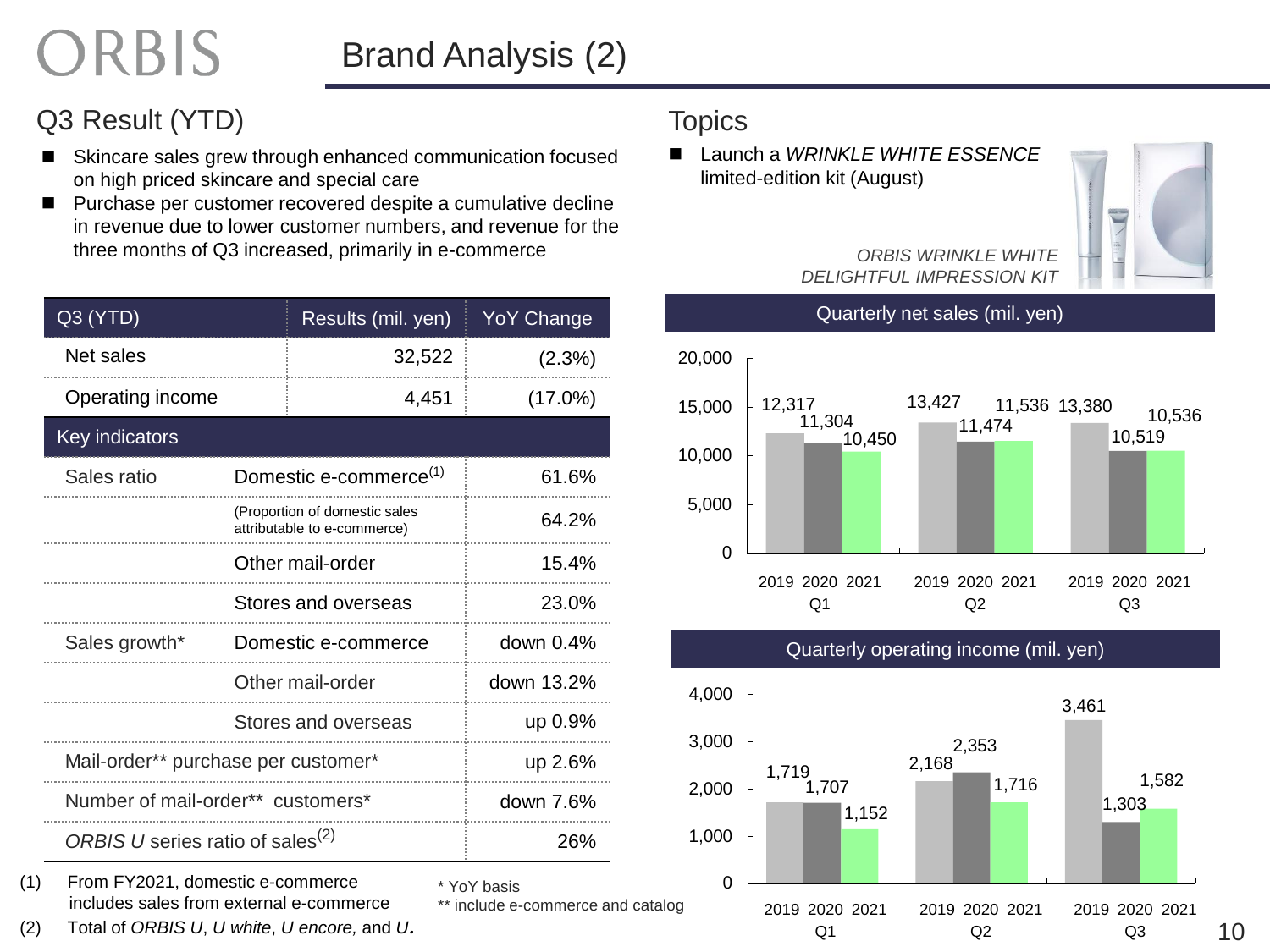## Brand Analysis (3) Overseas Brands

## Q3 Result (YTD) Topics

- **Progressive amelioration of losses continued in overseas brands**
- Jurlique Australia suffered store shutdowns due to lockdowns, while e-commerce continued to perform strongly in Mainland China
- H2O PLUS e-commerce revenue declined due to a decrease in the efficiency of customer acquisition, while the recovery in amenities continued

| 3Q (YTD)                    |           | Results (mil. yen)    | YoY Change <sup>(1)</sup> |
|-----------------------------|-----------|-----------------------|---------------------------|
| Jurlique                    | Net sales | 5,103                 | 22.7%                     |
|                             | OP income | (1, 412)              | 825                       |
| H <sub>2</sub> O PLUS       | Net sales | 741                   | 48.1%                     |
|                             | OP income | (532)                 | 74                        |
| Key indicators              |           |                       |                           |
| Jurlique                    |           |                       |                           |
| Sales ratio                 | Australia | 17.1%                 |                           |
|                             | Hong Kong | 16.5%                 |                           |
|                             | Duty free | 13.0%                 |                           |
|                             |           | <b>Mainland China</b> | 34.1%                     |
| Sales growth <sup>(2)</sup> |           | Australia             | down 4.8%                 |
|                             |           | Hong Kong             | up 5.6%                   |
|                             | Duty free | up 91.3%              |                           |
|                             |           | Mainland China        | up 14.7%                  |

(1) For operating income, the YoY difference is shown as an amount (mil. yen) (2) AUD basis, YoY

**Jurlique** Launch a limited-edition kit (August)



*Hydrating Water Essence* + *Special Kit*



Quarterly operating income (mil. yen)

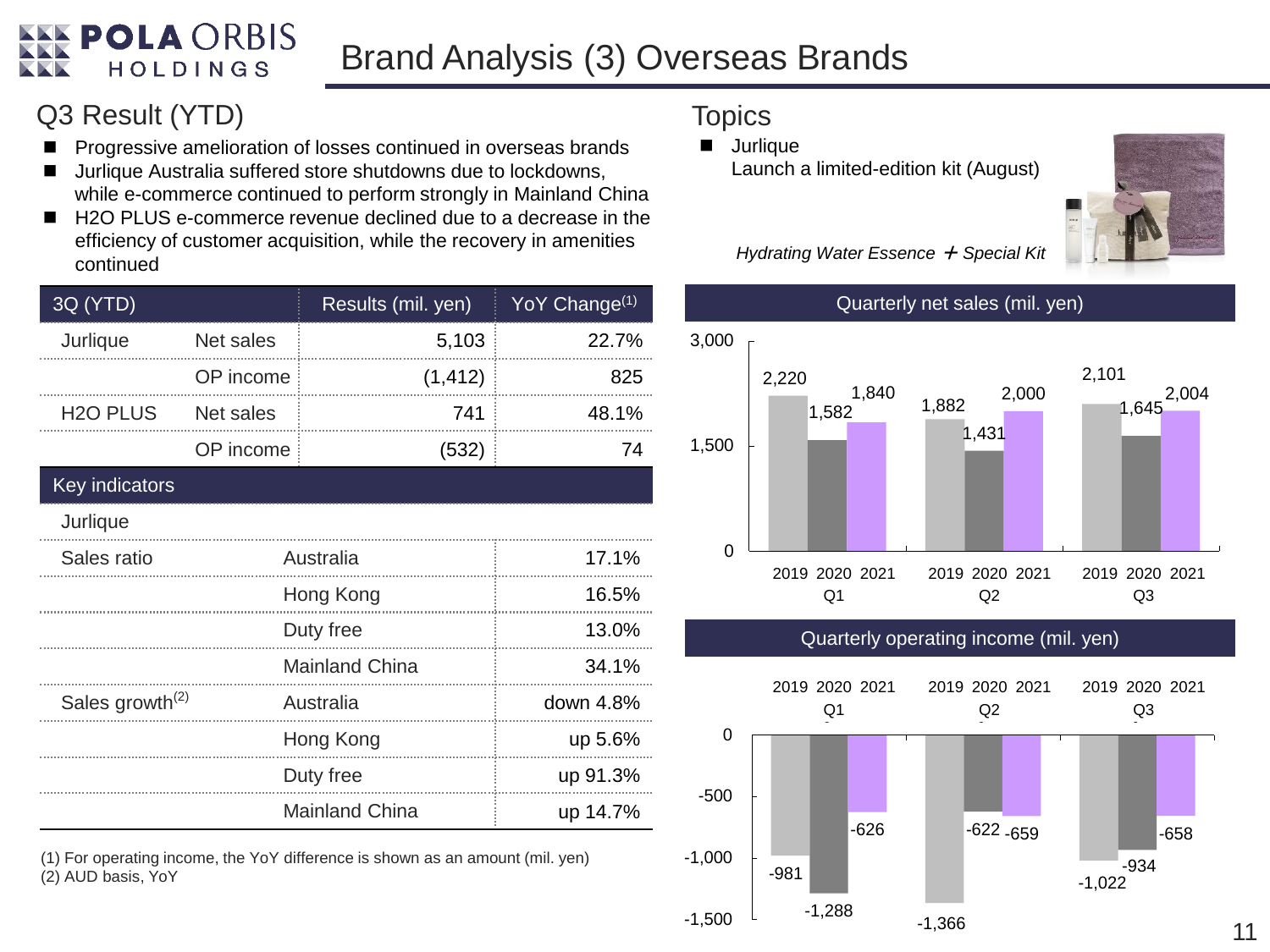#### **POLA ORBIS** Brand Analysis (4) Brands Under Development **HOLDINGS**

### Q3 Result (YTD)

- For THREE, department stores and other offline channels continued to suffer the effects of the prolonged state of emergency
- DECENCIA revenue increased, with a focus on enhancing LTV

(Note) FIVEISM×THREE results have been included in THREE from the third quarter, due to the transfer of brand operation functions (same standard basis)

| 3Q (YTD)                        |          | Results (mil. yen)         | <b>YoY Change</b> |
|---------------------------------|----------|----------------------------|-------------------|
| Net sales                       |          | 12,319                     | 8.0%              |
| Operating income <sup>(1)</sup> |          | (2,017)                    | (744)             |
| <b>ACRO Net sales</b>           |          | 6,443                      | 4.3%              |
| ACRO OP income <sup>(1)</sup>   |          | (1,660)                    | 474               |
| <b>THREE Net sales</b>          |          | 5,338                      | 4.9%              |
| THREE OP income <sup>(1)</sup>  |          | (712)                      | 340               |
| <b>DECENCIA Net sales</b>       |          | 4,192                      | 4.6%              |
| <b>DECENCIA OP income</b>       |          | 636                        | $(5.6\%)$         |
| Key indicators                  |          |                            |                   |
| <b>THREE</b>                    |          |                            |                   |
| Sales ratio                     |          | Domestic storefronts, etc. | 58.0%             |
|                                 |          | Domestic e-commerce        | 15.1%             |
|                                 | Overseas |                            | 26.9%             |
| Sales growth <sup>(2)</sup>     |          | Domestic storefronts, etc. | down 0.4%         |
|                                 |          | Domestic e-commerce        | down 3.0%         |
|                                 | Overseas |                            | up 24.7%          |
|                                 |          |                            |                   |

**Topics** 

 Launched the new ITRIM *Elementary* lineup (September)





Quarterly operating income (mil. yen)



(1) The operating income YoY change is shown as the amount (mil. yen)

(2) YoY basis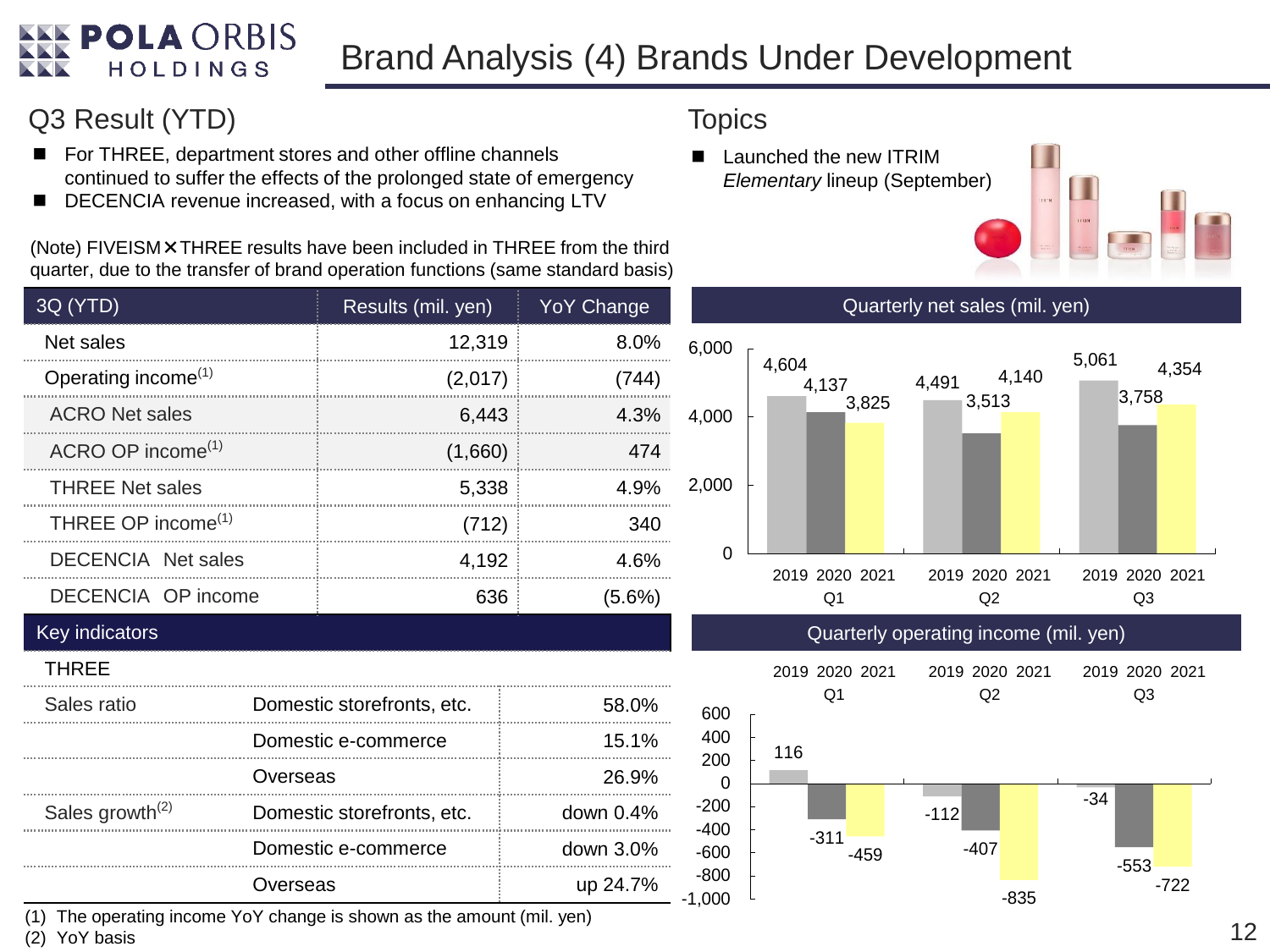

- 1. Highlights of Consolidated Performance
- 2. Segment Analysis
- 3. Forecasts for Fiscal 2021
- 4. Initiatives Going Forward & Appendices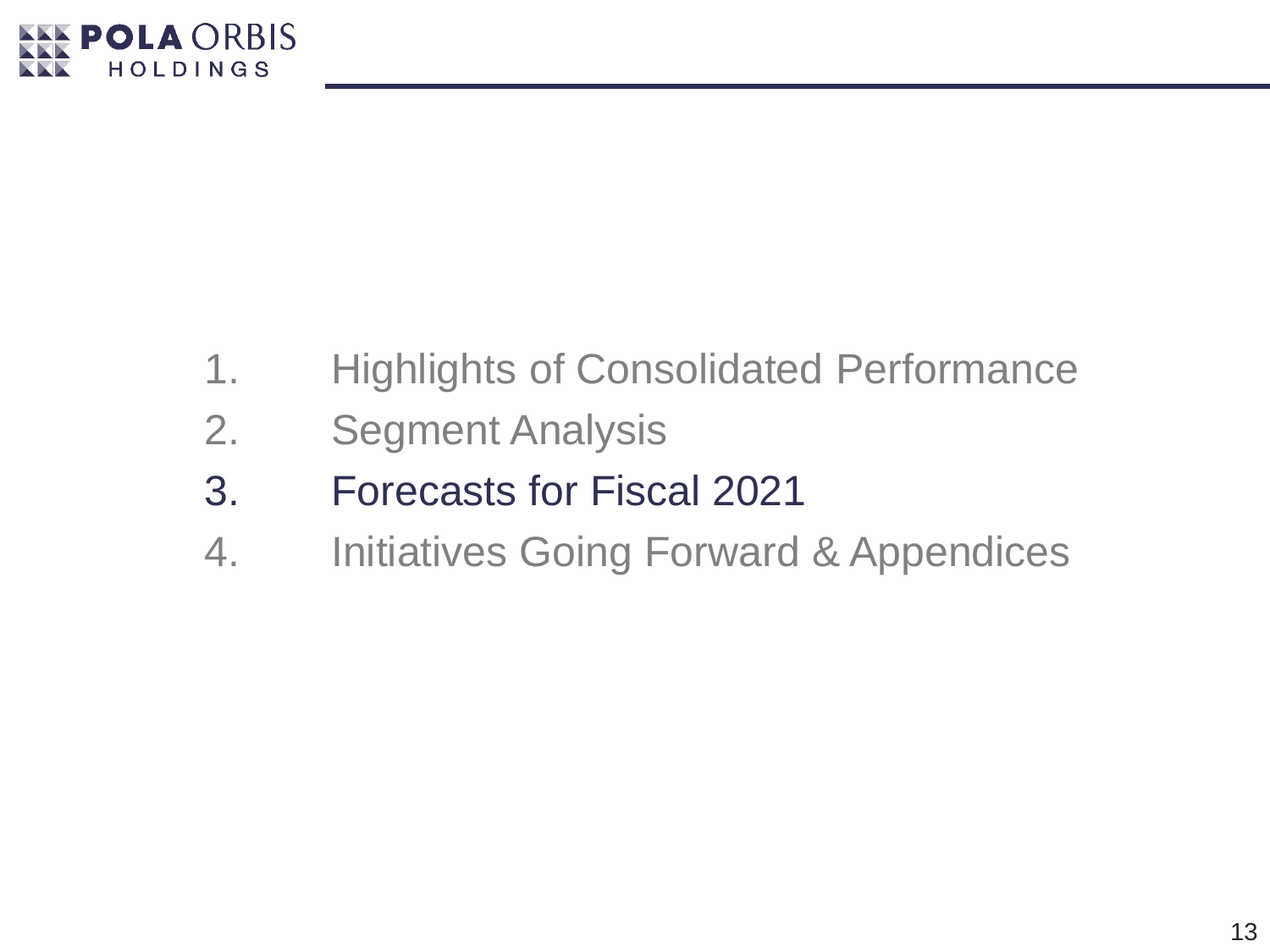## Forecasts for Fiscal 2021 (Unchanged)

The forecast remains unchanged, but the impact of COVID-19 is persisting longer than anticipated and progress is lagging behind the initial plan

Make effort to bring results closer to the initial plan with a recovery through measures such as cost rationalization

|                                                   |            | FY2021                      |        | <b>YoY Change</b>                                                    | <b>FY2021</b>                                                                                                      | <b>YoY Change</b> |               |
|---------------------------------------------------|------------|-----------------------------|--------|----------------------------------------------------------------------|--------------------------------------------------------------------------------------------------------------------|-------------------|---------------|
| (mil. yen)                                        |            | Q3 Results (YTD)            | Amount | $\frac{0}{6}$                                                        | <b>Full-year Plan</b>                                                                                              | Amount            | $\frac{0}{0}$ |
| Consol. net sales                                 |            | 131,164                     | 5,349  | 4.3%                                                                 | 190,000                                                                                                            | 13,688            | 7.8%          |
| Beauty care                                       |            | 127,834                     | 5,539  | 4.5%                                                                 | 185,900                                                                                                            | 14,241            | 8.3%          |
| <b>Real estate</b>                                |            | 1,581                       | (182)  | $(10.3\%)$                                                           | 2,000                                                                                                              | (291)             | (12.7%)       |
| <b>Others</b>                                     |            | 1,748                       | (7)    | $(0.4\%)$                                                            | 2,100                                                                                                              | (261)             | $(11.1\%)$    |
| OP income                                         |            | 12,241                      | 3,018  | 32.7%                                                                | 19,000                                                                                                             | 5,247             | 38.2%         |
| Beauty care                                       |            | 12,271                      | 3,848  | 45.7%                                                                | 18,850                                                                                                             | 5,884             | 45.4%         |
| <b>Real estate</b>                                |            | 382                         | (286)  | $(42.8\%)$                                                           | 600                                                                                                                | (110)             | (15.6%)       |
| Others                                            |            | 26                          | (11)   | $(30.6\%)$                                                           | 50                                                                                                                 | (78)              | (61.0%)       |
| Reconciliations                                   |            | (439)                       | (531)  |                                                                      | (500)                                                                                                              | (448)             |               |
| Ordinary income                                   |            | 13,432                      | 5,656  | 72.8%                                                                | 19,000                                                                                                             | 6,420             | 51.0%         |
| Net income<br>attributable to<br>owners of parent |            | 8,661                       | 7,095  | 453.1%                                                               | 11,300                                                                                                             | 6,667             | 144.0%        |
|                                                   |            |                             |        |                                                                      | Assumed exchange rates: 1.00 AUD = 76 JPY (PY 73.66) 1.00 USD = 107 JPY (PY 106.81) 1.00 CNY = 15.4 JPY (PY 15.48) |                   |               |
|                                                   |            | <b>FY2020</b>               |        |                                                                      | <b>FY2021 (plan)</b>                                                                                               |                   |               |
| Shareholder<br>returns                            | Annual ¥50 | Consol. Payout ratio 238.8% |        | Annual ¥51 (Interim ¥20, Year-end ¥31)<br>Consol. payout ratio 99.8% |                                                                                                                    |                   |               |
| $\bigcap$ $\bigcap$ $\bigcup$ $\bigcap$           |            |                             |        |                                                                      |                                                                                                                    |                   |               |

¥11,000 mil. - ¥13,000 mil. ¥7,000 mil. - ¥8,000 mil.

Capital investment ¥8,464 mil.

Depreciation ¥7,255 mil.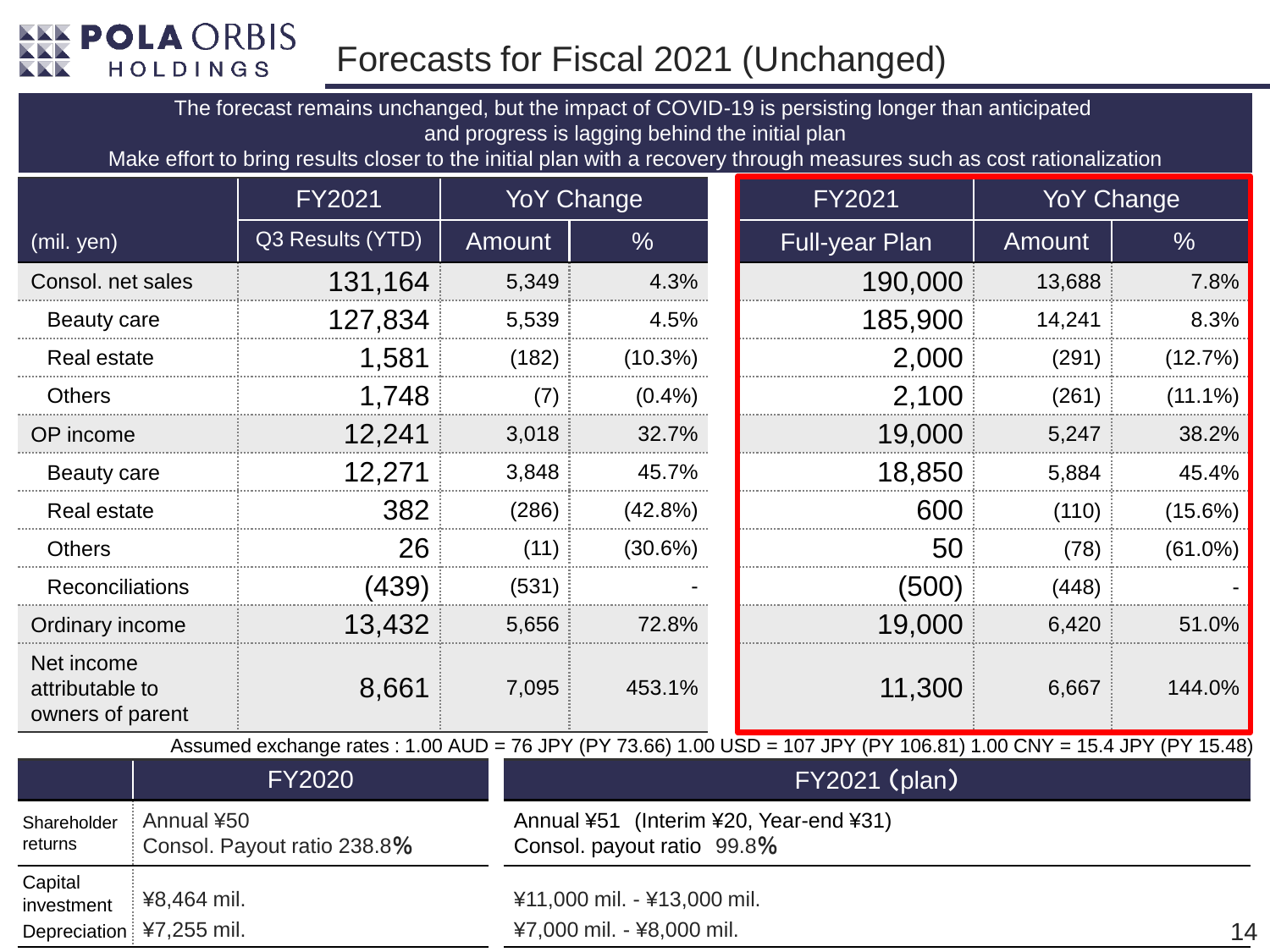

- 1. Highlights of Consolidated Performance
- 2. Segment Analysis
- 3. Forecasts for Fiscal 2021
- 4. Initiatives Going Forward & Appendices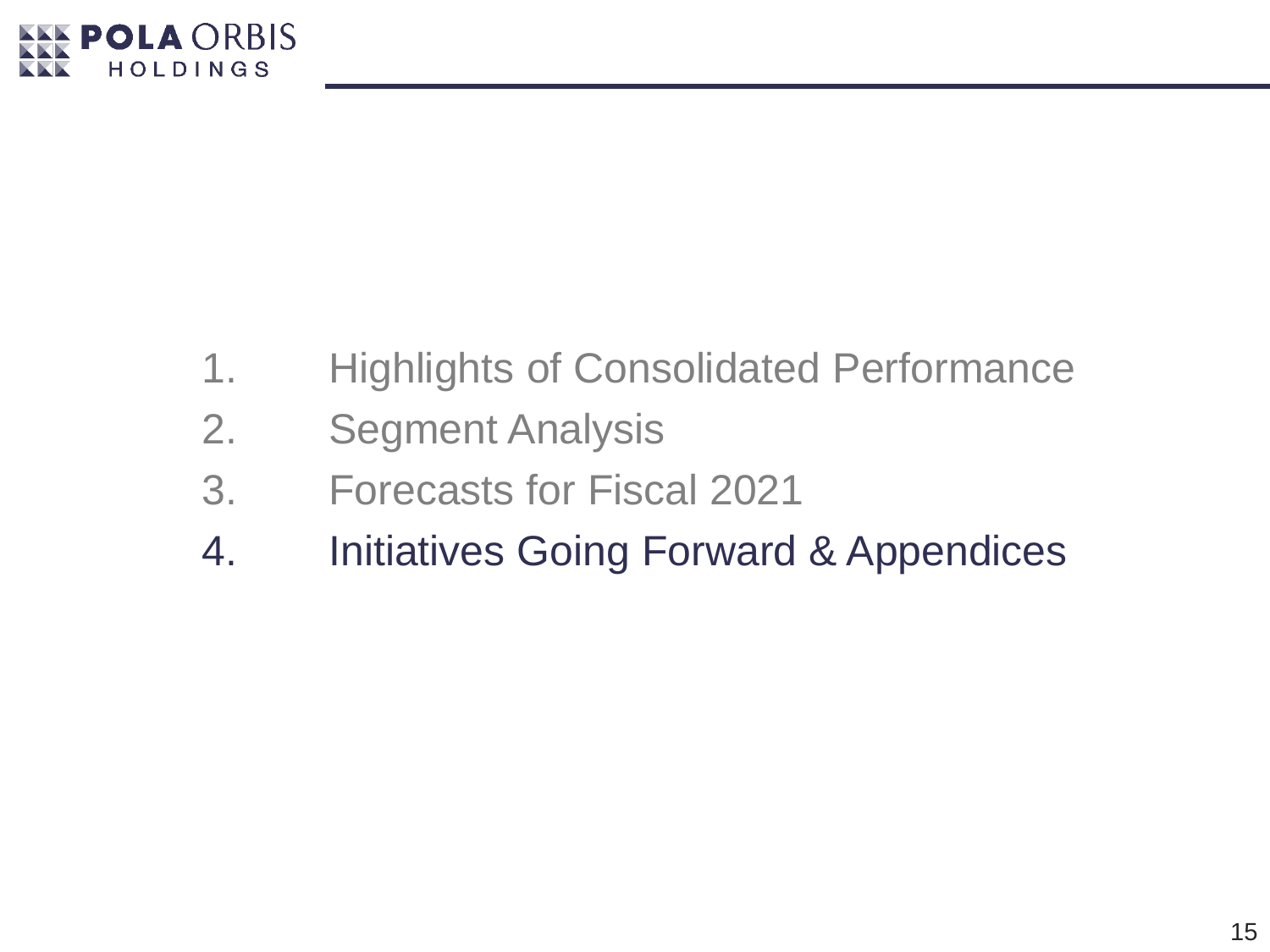

# **POLA**

- Successively release limited-edition kits from the main skincare series to revitalize customers
	- Launch of limited-edition kits from *WRINKLE SHOT* and *B.A* (October and November respectively)
	- Release a kit from the POLA top serum *B.A GRANDLUXE* Ⅲ to improve existing customer activity (October)
- Release a new app primarily aimed at new customer acquisition (November), and evolve it as an OMO platform to achieve a seamless cross-channel brand experience
- Aim to maximize domestic e-commerce sales, pivoting on original kits Promote repeat purchases and maximize LTV through communication utilizing in-house e-commerce customer lists
- In Mainland China, focus on customer acquisition in the Singles' Day and Christmas shopping festivals, and utilize strategic advertising and KOL to expand *B.A* brand recognition



*POLA WRINKLE SHOT 3D PROGRAM KIT*



*POLA B.A PRECIOUS COLLECTION BOX*

# ORBIS

- Engage in improving per-customer LTV to achieve renewed growth in the domestic business
	- $\triangleright$  Implement sales promotions, mainly for skincare, and a promotion to mark the first anniversary of the launch of *ORBIS U.*
	- $\triangleright$  Encourage customers to purchase additional items by offering kits and special care.
	- $\triangleright$  Increase the proportion of app users over the medium to long term as app users have a high LTV Strengthen customer engagement with the app as the core



(Left) *ORBIS U.* (Right) *ORBIS WRINKLE WHITE DELIGHTFUL IMPRESSION KIT*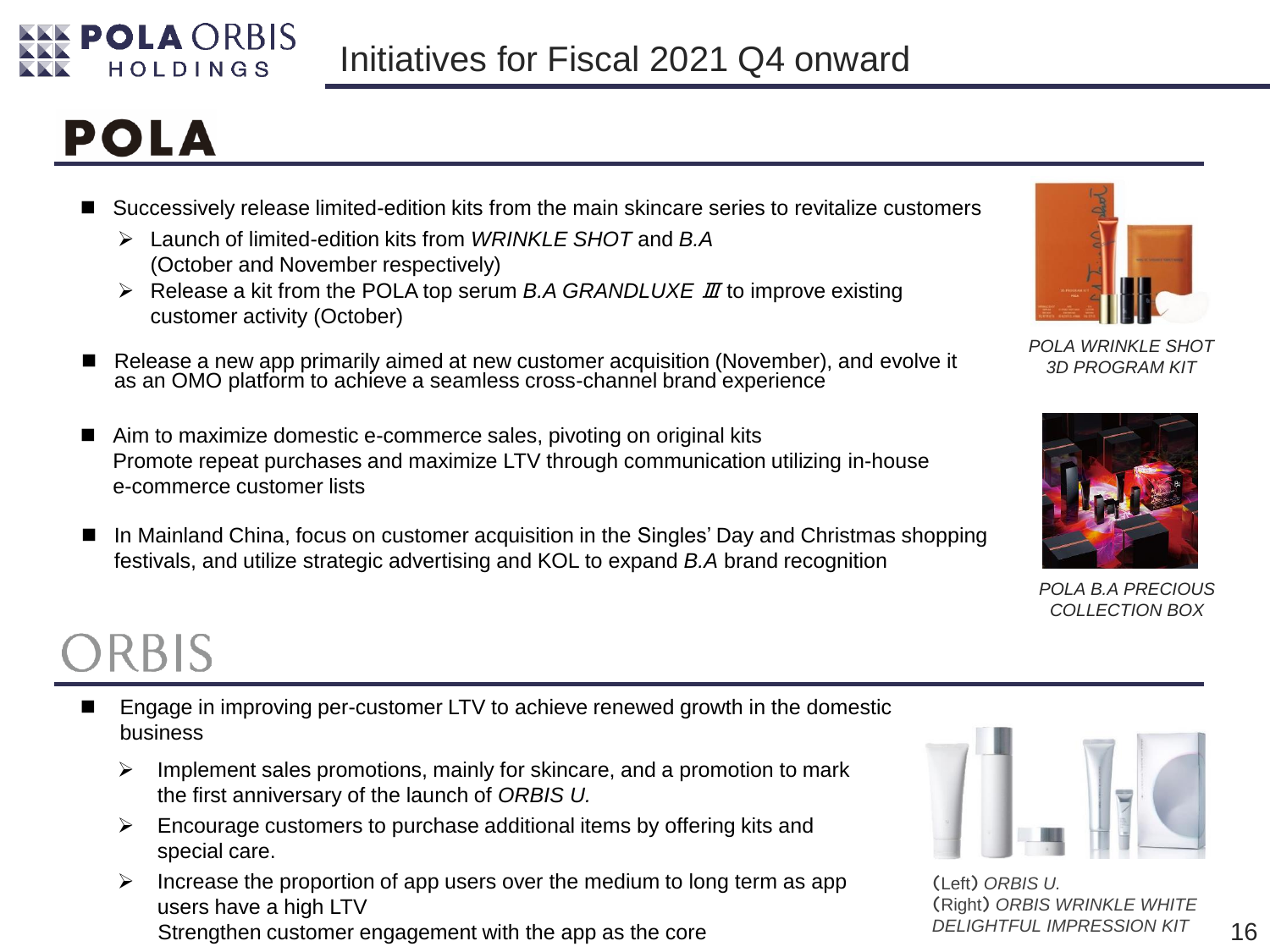

#### Overseas Brands

H2C

- Implement a new brand strategy as a Holistic & Conscious brand Jurlique Planning to open a new store in Australia embodying the brand concept
	- Launch a Christmas coffret (from October onwards)
	- Enhance the efficiency of customer acquisition through efficient online advertising, and promote conversion to recurring customers after initial acquisition



Image of the new Jurlique store



**Jurlique** 

(Left) *Premium Winter Collection Botanical to Cosmos* (Right) *Nutri-Define Precious Kit*

#### Brands Under Development

#### **FIVEISM** Amplitude I T R I M THREE

- Promote structural reform of sales channels for ACRO and reduce fixed
	- costs to ameliorate losses
- Appeal to customers with THREE's unique brand value, through the expansion and enhancement of holistic care products Launch a new product from the *BALANCING SQ* series (October)
- Release limited-edition kits for the year-end sales from THREE, Amplitude and ITRIM (to be launched progressively from October onwards)
- Launch a limited-edition kit from DECENCIA's premium skincare series *decency* (October), and promote the upsell of high-function products

#### DECENCIA FUJIMI



*THREE SKINCARE RETREAT KIT N*



DECENCIA *decency premium kit*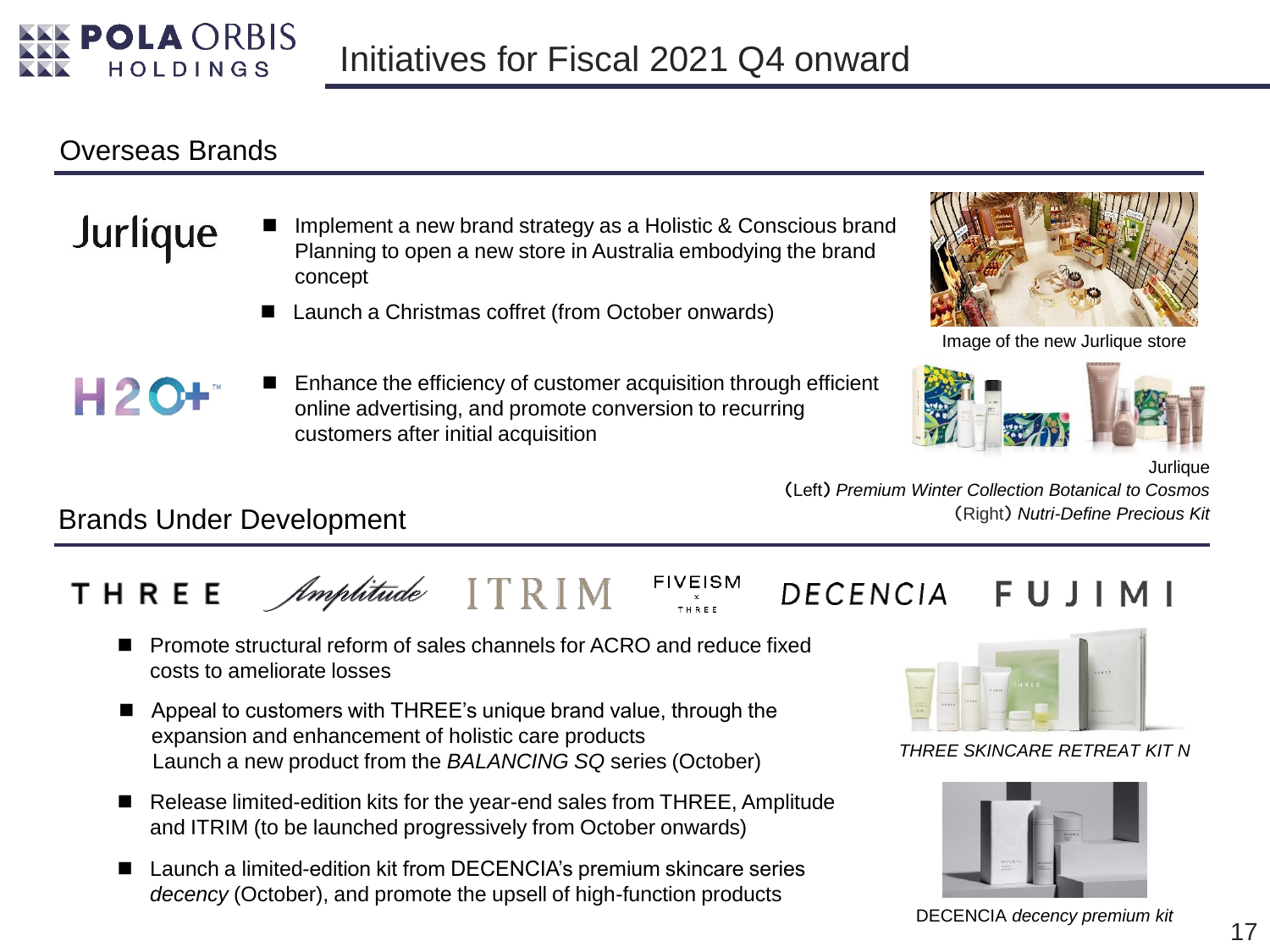## (Appendix) About POLA ORBIS Group

#### Beauty care is the core business of the Group, and 10 different cosmetics brands are operated under the Group umbrella

FY2020 Consol. Net Sales ¥176.3 bil.



Beauty care business 98%

Real estate business 1%

Other businesses 1% (building maintenance business)



### Our strengths

- Multi-brand strategy
- Focus on skincare products
- Flagship brands, POLA and ORBIS own and operate through their own unique sales channels
- Meeting diversified needs of customers
- High customer repeat ratio
- Strong relationships with customers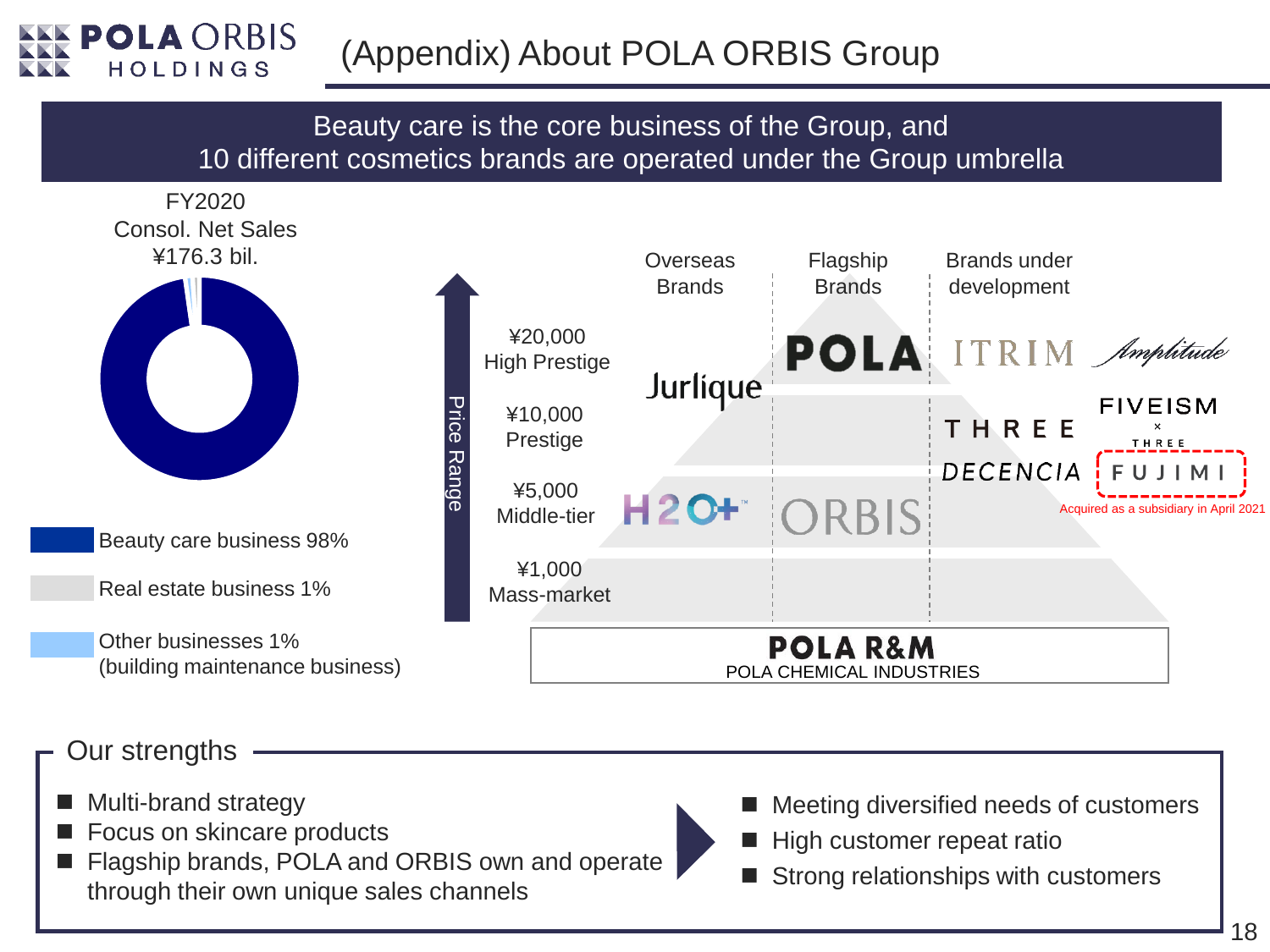

## (Appendix) Beauty Care Business Brand Portfolio

|                                            | <b>Sales</b><br>ratio* | <b>Brand</b>                                 | Concept and products                                                                            | Price                                     | Main sales channel                                                                                                                                                                        |                 |  |
|--------------------------------------------|------------------------|----------------------------------------------|-------------------------------------------------------------------------------------------------|-------------------------------------------|-------------------------------------------------------------------------------------------------------------------------------------------------------------------------------------------|-----------------|--|
| Flagship<br>brands                         | 60%                    | POLA<br><b>Since 1929</b>                    | High-prestige skincare<br>Leading-edge technology in aging-<br>care and skin-brightening fields | Approx.<br>¥10,000<br>or higher           | ■ JP: Consignment sales, department stores and e-commerce<br>■ Overseas: Department stores, directly-operated stores, DFS <sup>(1)</sup> ,<br>e-commerce and cross-border e-commerce      |                 |  |
|                                            | 26%                    | B<br>Since 1984                              | Aging-care brand to draw out<br>people's intrinsic beauty                                       | Approx.<br>¥1,000~<br>¥3,000              | ■ JP: Mail-order (e-commerce and catalog)<br>and directly-operated stores<br>■ Overseas: E-commerce, cross-border e-commerce, and DFS <sup>(1)</sup>                                      |                 |  |
| Overseas<br><b>Brands</b>                  | 4%                     | Jurlíaue<br>Acquired in 2012                 | Premium natural skincare brand<br>from Australia                                                | Approx.<br>¥5,000<br>or higher            | AU: Department stores, directly-operated stores and e-commerce<br>■ Overseas: Department stores, directly-operated stores, DFS <sup>(1)</sup> ,<br>e-commerce and cross-border e-commerce |                 |  |
|                                            | 1%                     | Н2<br>Acquired in 2011                       | Skincare with concept of innovation<br>and power of pure water                                  | Approx.<br>¥4,000<br>not sold in<br>Japan | US: E-commerce, hotel amenities                                                                                                                                                           |                 |  |
| <b>Brands</b><br>under<br>develop<br>-ment | 9%                     | THREE<br><b>Since 2009</b>                   | Skincare made with natural<br>ingredients from Japan and<br>fashion-forward make-up             | Approx.<br>¥5,000<br>or higher            | I JP: Department stores, directly-operated stores<br>and e-commerce<br>■ Overseas: Department stores, DFS <sup>(1)</sup> ,<br>e-commerce and cross-border e-commerce                      |                 |  |
|                                            |                        | Amplitude<br><b>Since 2018</b>               | High prestige quality makeup from<br>$\blacksquare$<br>Japan                                    | Approx.<br>¥5,000~<br>¥10,000             | ■ JP: Department stores and e-commerce<br>■ Overseas: DFS <sup>(1)</sup> and cross-border e-commerce                                                                                      | Operated<br>lá. |  |
|                                            |                        | TRIM<br><b>Since 2018</b>                    | Premium skincare made from finely<br>selected organic ingredients                               | Approx.<br>¥20,000                        | ■ JP: Department stores and e-commerce<br>■ Overseas: DFS <sup>(1)</sup> and cross-border e-commerce                                                                                      | <b>ACRO INC</b> |  |
|                                            |                        | <b>FIVEISM</b><br>THREE<br><b>Since 2018</b> | Industry's first men's cosmetics<br>focusing on makeup                                          | Approx.<br>¥2,000~<br>¥12,000             | ■ JP: Department stores, directly-operated stores<br>and e-commerce<br>■ Overseas: DFS <sup>(1)</sup> and cross-border e-commerce                                                         |                 |  |
|                                            |                        | DECENCIA<br><b>Since 2007</b>                | Skincare for sensitive skin<br>ш                                                                | Approx.<br>¥5,000~<br>¥10,000             | ■ JP: E-commerce, department store<br>■ Overseas: Cross-border e-commerce                                                                                                                 |                 |  |
|                                            |                        | FUJI<br>M I<br>Acquired in 2021              | Personalized beauty care brand<br>operated by tricot, Inc.                                      | Approx.<br>¥6,000 $\sim$<br>¥10,000       | ■ JP: E-commerce                                                                                                                                                                          |                 |  |

\*Sales ratio in the beauty care business as of FY2020. Brands under development includes OEM business. (1) Duty free stores (1) Duty free stores 19 FUJIMI is excluded, as tricot, Inc. was included in the scope of consolidation from April 2021.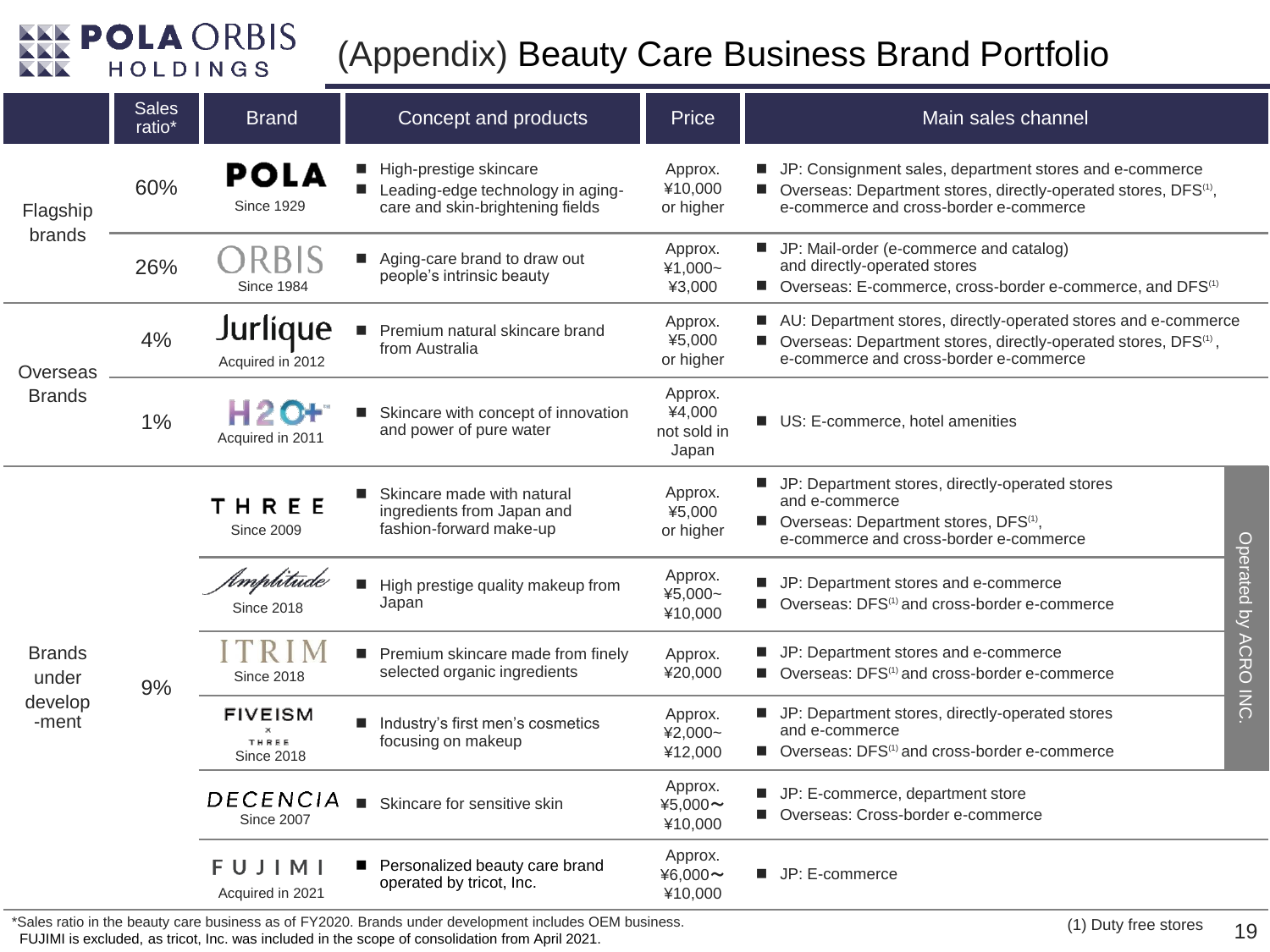

## (Appendix) Improvement in Capital Efficiency and Shareholder Returns

#### Initiatives to Improve Capital Efficiency



#### Improvement of Shareholder Return

Basic Policy :

- With a policy of consolidated payout ratio of **60%** or higher, enhance shareholder return by realizing stable profit growth
- Purchases of treasury stock shall be considered based on our investment strategies, as well as market prices and liquidity of the Company's shares

Dividends forecast for FY2021:

- Dividend per share : **¥51** (Interim ¥20, Year-end ¥31)
- Consol. payout ratio : 99.8%

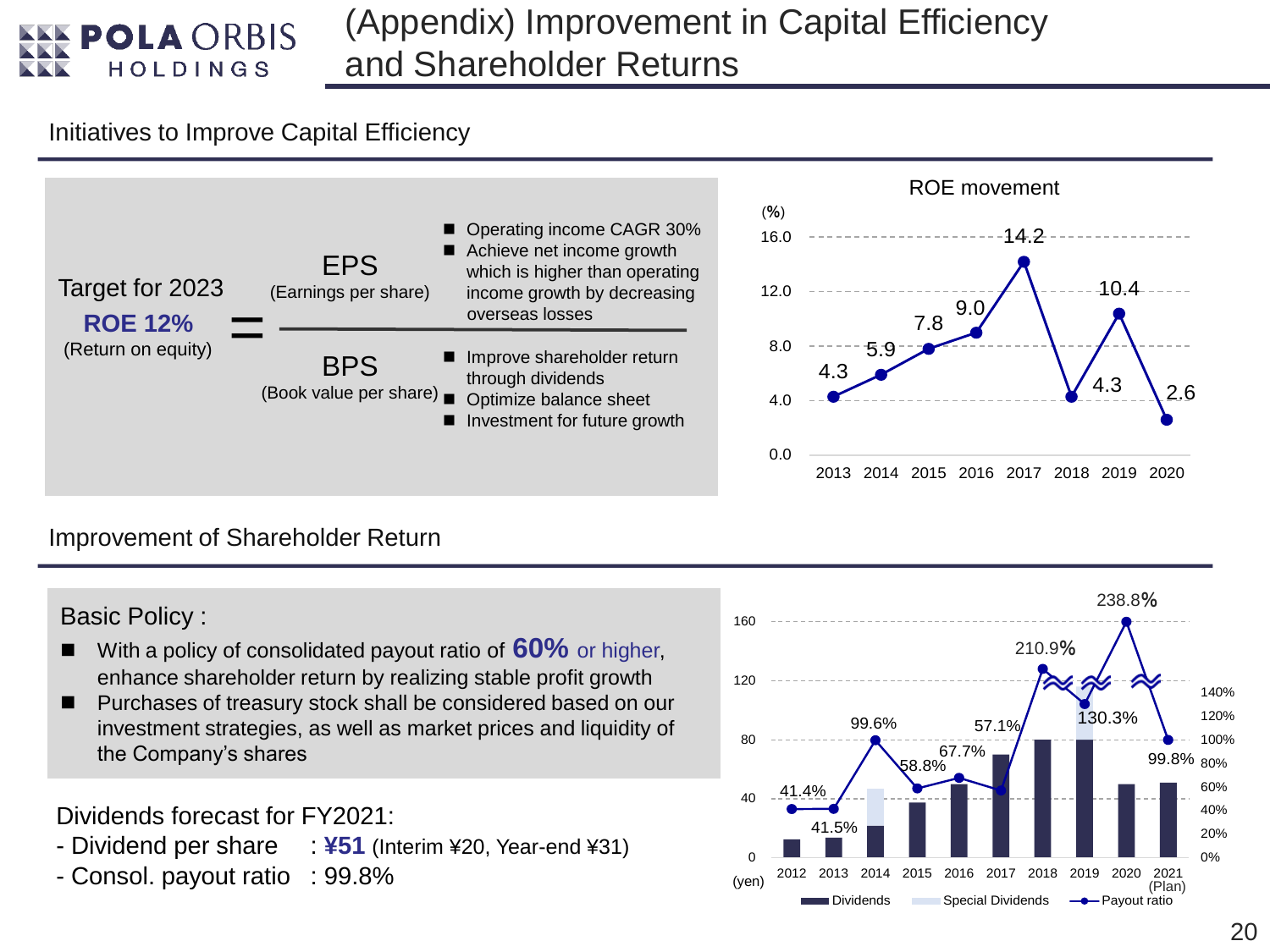

## (Appendix) 2021 – 2023 Medium-term Management Plan

#### Management Indicators for 2023

|                               | ■ Consolidated net sales           | $\Rightarrow$ ¥215.0 to 225.0 bil. in FY2023<br>CAGR 7 to 9%        |  |  |
|-------------------------------|------------------------------------|---------------------------------------------------------------------|--|--|
| <b>Net Sales</b>              | ■ Overseas sales ratio             | $\Rightarrow$ 20 to 25% in FY2023 (15% in FY2020)<br>CAGR 20 to 25% |  |  |
|                               | Domestic e-commerce<br>sales ratio | $\Rightarrow$ 30% in FY2023 (24% in FY2020)                         |  |  |
| Operating                     | ■ Operating margin                 | $\Rightarrow$ 15% or higher in FY2023                               |  |  |
| Income                        | • Operating income                 | $\Rightarrow$ CAGR 30% or higher                                    |  |  |
| Capital<br><b>Efficiency</b>  | ■ ROE                              | $\Rightarrow$ 12% in FY2023                                         |  |  |
| Shareholder<br><b>Returns</b> | ■ Consolidated payout ratio        | $\Rightarrow$ 60% or higher                                         |  |  |

Strategy 1. Evolve domestic direct selling

Strategy 2. Grow overseas businesses profitably

Strategy 3. Profit contribution from brands under development

Strategy 4. Strengthen operations

Strategy 5. Expand new brands and domains of "beauty"